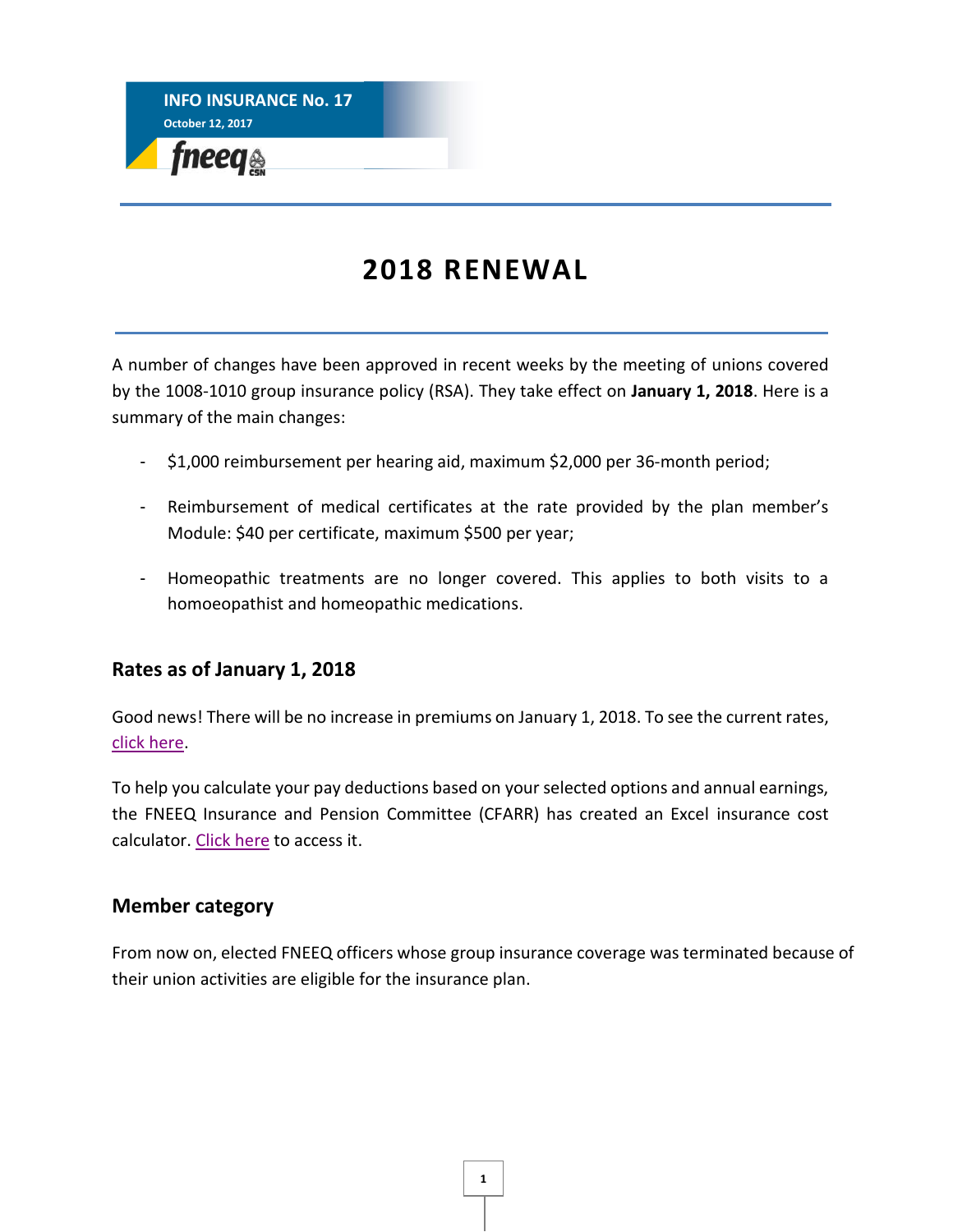

The following table shows the changes in our group insurance premiums by coverage type during the 2006-2018 period:

| <b>EVOLUTION OF PREMIUMS - 2006 to 2018</b><br>Group Insurance<br><b>Contract 1008-1010</b> |         |        |         |          |         |          |         |         |          |                    |       |                                     |       |
|---------------------------------------------------------------------------------------------|---------|--------|---------|----------|---------|----------|---------|---------|----------|--------------------|-------|-------------------------------------|-------|
| <b>COVERAGE</b>                                                                             | 2006    | 2007   | 2008    | 2009     | 2010    | 2011     | 2012    | 2013    | 2014     | 2015               | 2016  | 2017                                | 2018  |
| <b>Health insurance</b>                                                                     | $+2%$   | $+0%$  | $+3,0%$ | $+2,0%$  | $+4,6%$ | $+2,9%$  | $+5,0%$ | $+5,5%$ | $+8,75%$ | $+0%$              | $+0%$ | A 2,9%<br><b>B</b> 5,3%<br>$C$ 5,8% | $+0%$ |
| <b>Dental insurance</b>                                                                     | $+9,9%$ | $+20%$ | $-4,7%$ | $+12,5%$ | $+0%$   | $+4, %$  | $-5%$   | $+6%$   | $+25%$   | $-8%$<br>24 months | $+0%$ | $-5,0%$                             | $+0%$ |
| <b>Basic life insurance</b>                                                                 | $+5,0%$ | $+0%$  | $+0%$   | $+0%$    | $-8%$   | $+0%$    | $+0%$   |         | $+6,1%$  | $-7%$              | $+0%$ | $-20,0%$                            | $+0%$ |
| Dependent life insurance                                                                    | $+5,0%$ | $+0%$  | $+0%$   | $+0%$    | $+0%$   | $+0%$    | $+0%$   |         | $+0%$    | $-10%$             | $+0%$ | $-19,5%$                            | $+0%$ |
| <b>Accidental death and</b><br>dismemberment                                                | $+0%$   | $+0%$  | $+0%$   | $+0%$    | $+0%$   | $+0%$    | $+0%$   | $+2%$   |          |                    |       |                                     |       |
| <b>Additional life insurance</b>                                                            | $+0%$   | $+0%$  | $+0%$   | $+0%$    | $+0%$   | $+0%$    | $+0%$   |         | $+0%$    | $+0%$              | $+0%$ | $-10,0%$                            | $+0%$ |
| <b>Critical illness insurance</b>                                                           |         |        |         |          |         |          |         |         | $+0%$    | $+0%$              | $+0%$ | $-30,0%$                            | $+0%$ |
| Short-term income protection<br>insurance<br>*private colleges and<br>universities          | $+0%$   | $-20%$ | $-15%$  | $+0%$    | $+0%$   | $+6%$    | $+19%$  | $+10%$  | $+0%$    | $+0%$              | $+0%$ | $-10,0%$                            | $+0%$ |
| Long-term income protection<br>insurance                                                    | $-5,0%$ | $+0%$  | $+0%$   | $-10%$   | $+0%$   | $+12,5%$ | $+7%$   | $+7%$   | $+0%$    | $+0%$              | $+0%$ | $-9,9%$                             | $+0%$ |

### **Changing your coverage**

Since the modular insurance plan was introduced in January 2013, members have been able to increase their health insurance coverage (Module A, B or C) and/or their optional dental care coverage (Option 1 or 2) once a year, under certain conditions. Therefore, when your insurance policy comes up for renewal this fall, you will be able to make changes to your selected options for both types of coverage, for entry into force on January 1, 2018.

As in previous years, the annual enrollment period will be open from **November 1 to 30**, with changes effective January 1, 2018.

During this period, members who currently have Module A health insurance can increase their coverage to Module B or C, and those who have Module B can opt for Module C.

Moreover, any member who wishes to add dental insurance can sign up for Option 1; members who have chosen Module C health insurance for 2018 may add or move up to Option 2.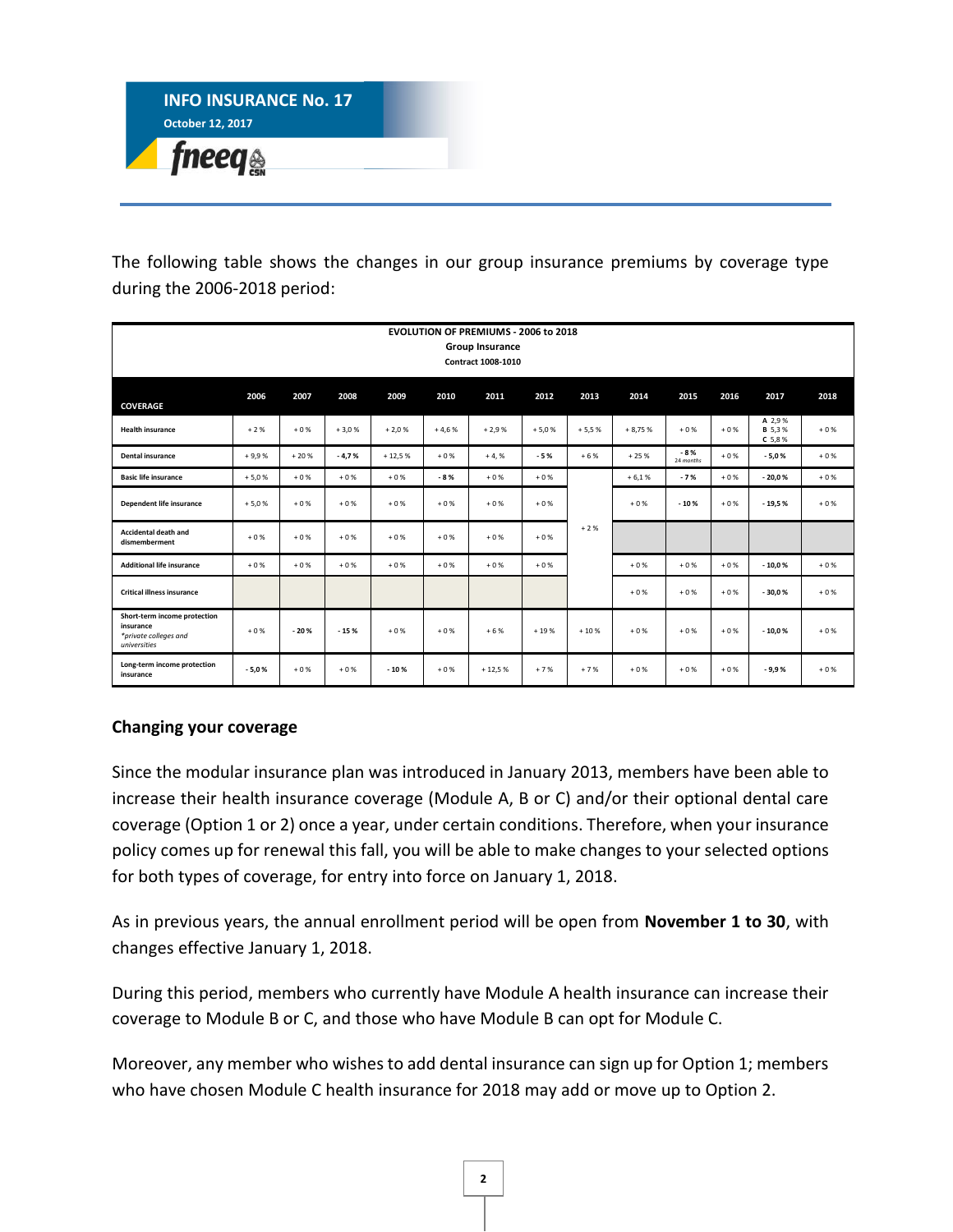

Plan members who have been enrolled in the modular insurance plan since January 1, 2015 or earlier can also opt to reduce their coverage, since the minimum enrollment period for doing so is 36 months.

Therefore, if you wish to reduce your health insurance coverage, you can switch to Module A or B if you have been enrolled in Module C for at least 36 months, or to Module A if you have been enrolled in Module B for at least 36 months.

Similarly, if you wish to opt out of dental insurance, you can do so if you have been enrolled in either Option 1 or 2 for at least 36 months; if you have been enrolled in Option 2 for at least 36 months, you can also lower your coverage to Option 1, irrespective of the health insurance module you have selected for 2018.

Individuals who are exempt from health insurance (for example, those covered under their spouse's group insurance policy) can take Option 1 dental insurance (for a minimum period of 36 months) if they wish.

To request a change in coverage, please fill out the "Group insurance application or modification" form and submit it to your employer by November 30, 2017. You can find the forms online at the following addresses:

#### **Public Colleges:**

[https://www.lacapitale.com/files/live/sites/lacapitale/files/contributed/collectif/en/pdf/C1008\\_applic](https://www.lacapitale.com/files/live/sites/lacapitale/files/contributed/collectif/en/pdf/C1008_application_modif.pdf) [ation\\_modif.pdf](https://www.lacapitale.com/files/live/sites/lacapitale/files/contributed/collectif/en/pdf/C1008_application_modif.pdf)

#### **Private Colleges and Universities:**

[https://www.lacapitale.com/files/live/sites/lacapitale/files/contributed/collectif/en/pdf/C1010\\_0a\\_ap](https://www.lacapitale.com/files/live/sites/lacapitale/files/contributed/collectif/en/pdf/C1010_0a_application_modification_to_group_insurance.pdf) plication modification to group insurance.pdf